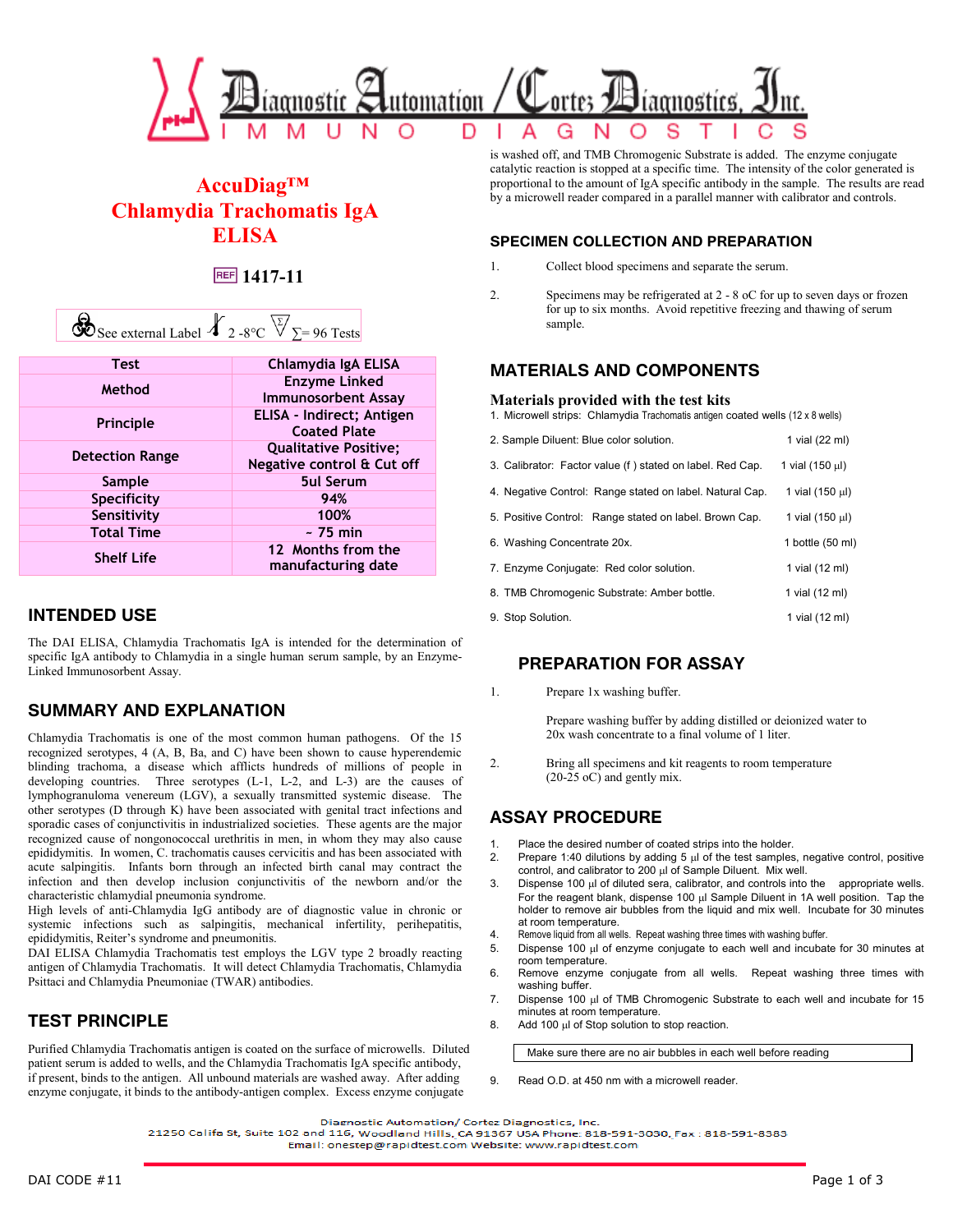

## **RESULTS**

1. To obtain Cut off OD value: Multiply the OD of Calibrator by Factor ( f ) printed on label of Calibrator.

2. Calculate the Chlamydia IgA Index of each determination by dividing the OD values of each sample by obtained OD value of Cut off.

For example:

If Factor  $( f )$  value on label = 0.4

This factor  $(f)$  is a variable. It is specific for a lot manufactured and printed on label of Calibrator.

Obtained Calibrator O.D. = 1.100 Cut-off O.D. =  $1.100 \times 0.4 = 0.44$  (By definition Chlamydia IgA Index = 1)

Patient sample  $O.D. = 0.580$ Chlamydia IgA Index =  $0.580 / 0.44 = 1.32$  (Positive result)

Patient sample O.D. = 0.320 Chlamydia IgA Index =  $0.320 / 0.44 = 0.73$  (Negative result)

# **QUALITY CONTROL**

The test run may be considered valid provided the following criteria are met:

1. The O.D. value of the reagent blank against air from a microwell reader should be less than 0.150.

2. If the O.D. value of the Calibrator is lower than 0.250, the test is not valid and must be repeated.

3. The IgA Index for Negative and Positive Control should be in the range stated on the labels.

#### **INTERPRETATION**

Negative: IgA Index of 0.90 or less are seronegative for IgA antibody.

Equivocal: IgA Index of 0.91 - 0.99 are equivocal. Sample should be retested.

Positive: IgA Index of 1.00 or greater.

Expected Values: 216 random samples were determined with DAI ELISA Chlamydia Trachomatis IgA. The test results were computed as IgA Index using a chosen reference serum (cut off) as IgA index 1. The distribution of frequency versus IgA Index is presented as the following: 20 were found to be positive (9.3%), and 192 were found to be negative (88.92%).

Histogram of Chlamydia T. IgA Index Total samples n =216



# **PERFORMANCE CHARACTERISTICS**

Sensitivity and Specificity:

Sensitivity, specificity and accuracy were evaluated using a commercial available ELISA kit on 40 specimens. The correlation results are summarized in the following table:

|                  |       | Reference ELISA |     |       |
|------------------|-------|-----------------|-----|-------|
|                  |       |                 |     | Total |
| <b>DAI ELISA</b> |       |                 | (B) |       |
|                  |       |                 |     |       |
|                  | ⊺otal |                 |     |       |

Sensitivity = A / (A+B)=  $5 / (5 + 0) = 100\%$ 

Specificity =  $D / (C + D) = 33 / (33 + 2) = 94\%$ 

Accuracy (Overall agreement) =  $(A+D) / (A+B+C+D) = 38 / 40 = 95%$ 

Precision:

The precision of the assay was evaluated by testing three different sera eight replicates on 3 days. The intra-assay and inter-assay C.V. are summarized below:

| $N = 8$     | Positive | Negative | Low-Positive |
|-------------|----------|----------|--------------|
| Intra-assay | 8.1%     | 13.5%    | 11.8%        |
| Inter-assay | $10.2\%$ | 13.4%    | 13.2%        |

## **LIMITATIONS OF PROCEDURE**

1. A single serum sample cannot be used to determine recent infection.

2. A serum specimen taken in an early stage during acute phase of infection may contain low levels of IgA antibody and render an IgA Index result negative.

3. As with other serological assays, the results of these assays should be used in conjunction with information available from clinical evaluation and other diagnostic procedures.

## **PRECAUTIONS**

1. Potential biohazardous materials:

The calibrator and controls contain human source components which have been tested and found nonreactive for hepatitis B surface antigen as well as HIV antibody with FDA licensed reagents. However, as there is no test method that can offer complete assurance that HIV, Hepatitis B virus or other infectious agents are absent, these reagents should be handled at the Biosafety Level 2, as recommended in the Centers for Disease Control/National Institutes of Health manual, "Biosafety in Microbiological and Biomedical Laboratories." 1984

2. Do not pipette by mouth. Do not smoke, eat, or drink in the areas in which specimens or kit reagents are handled.

3. The components in this kit are intended for use as an integral unit. The components of different lots should not be mixed.

4. This product contains components preserved with sodium azide. Sodium azide may react with lead and copper plumbing to form explosive metal azide. On disposal, flush with a large volume of water.

Diagnostic Automation/ Cortez Diagnostics, Inc.

21250 Califa St, Suite 102 and 116, Woodland Hills, CA 91367 USA Phone: 818-591-3030, Fax : 818-591-8383 Email: onestep@rapidtest.com Website: www.rapidtest.com